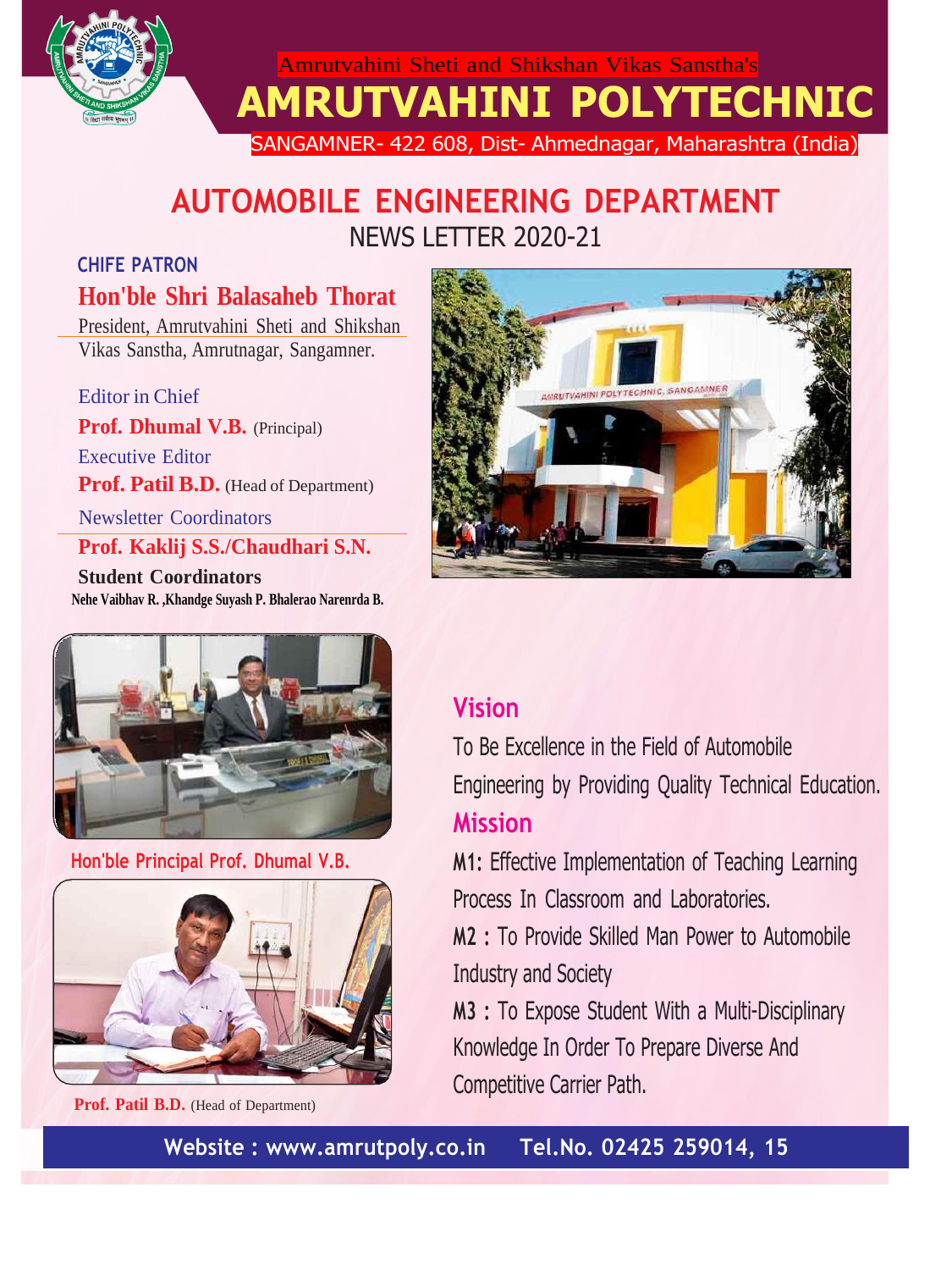# **AUTOMOBILE ENGINEERING DEPARTMENT NEWS LETTER 2020-21**

## **HOD's Message**

Automobile Engineering is a versatile and evergreen branch of engineering. Automobile engineering Department has well qualified and dedicated faculty with welldeveloped laboratories. We impart quality Technical engineering education through sound theoretical knowledge with hands on laboratory Skill as well as computational skill and exposure to recent technologies by visiting industries & expert talk. We provide opportunities for students to participate in various technical and sports events /competitions. This newsletter is an attempt to highlight the achievements of the department. I wish good luck to the entire teamof editors.







## Staff List of Department

| Sr.<br>No. | <b>Name of Staff</b> | Post             | Quali <sup>o</sup> cation | Date of<br><b>Joinig</b> |  |
|------------|----------------------|------------------|---------------------------|--------------------------|--|
| 1          | PATIL B D            | HOD              | ME(DESIGN)                | 16/01/1992               |  |
| C,         | <b>JADHAV R B</b>    | <b>LECTURER</b>  | ME(DESIGN)                | 18/08/2005               |  |
| 3          | <b>GODASE R B</b>    | <b>LETURER</b>   | <b>BE MECH</b>            | 19/08/2005               |  |
| 4          | PHAPALE D S          | <b>LECTURER</b>  | BE AUTO                   | 11/10/2007               |  |
| 5          | <b>CHUADHARI S N</b> | <b>LECTURER</b>  | ME(DESIGN)                | 01/12/2007               |  |
| 6          | <b>VANAM V S</b>     | <b>LECTURER</b>  | <b>BE MECH</b>            | 16/12/2009               |  |
| 7          | <b>KAKLIJ S S</b>    | <b>LECTURER</b>  | BE AUTO                   | 05/07/2010               |  |
| 8          | <b>KAKAD S C</b>     | <b>TECH ASST</b> | <b>DME</b>                | 04/11/1996               |  |
| 9          | NIKAM B.G.           | PEON             | <b>SSC</b>                | 23/06/1990               |  |



Mr. Biradar R.B. sir from our department Passes away on 2 may 2021. A person that departs from this earth never truly leaves, for they are still alive in our hearts, through us, they live on. Our condolences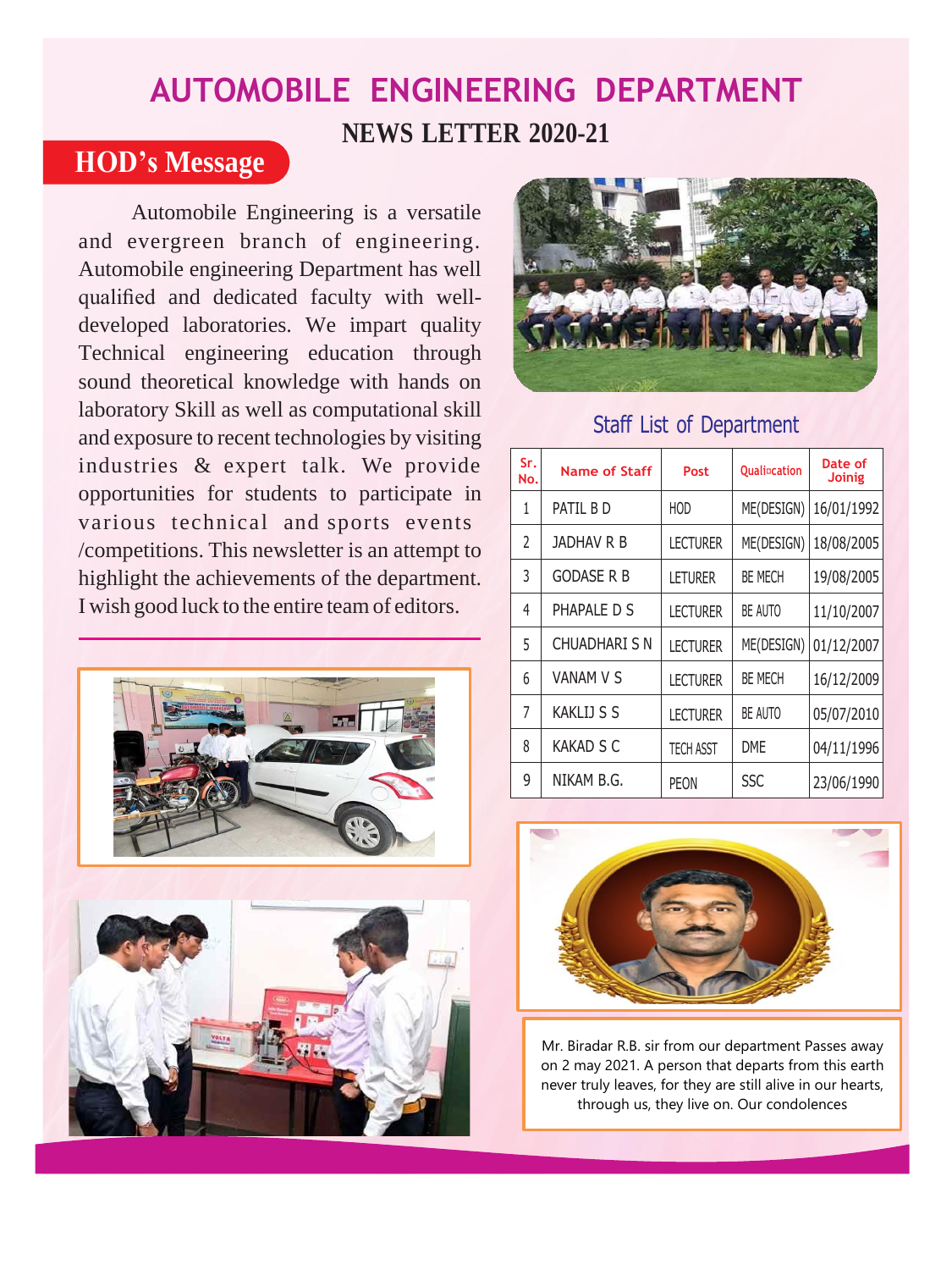# **AUTOMOBILE ENGINEERING DEPARTMENT NEWS LETTER 2020-21**

## **Our Student Placement Recruiters**

| 1              | Bajaj Auto Ltd.                             |
|----------------|---------------------------------------------|
| $\overline{2}$ | <b>Ring Plus Aqua</b>                       |
| 3              | <b>GE Aviation</b>                          |
| $\overline{4}$ | <b>Rehau Polymer</b>                        |
| 5              | <b>Epitome India Pvt Ltd</b>                |
| 6              | John Dere India                             |
|                | <b>JCB India Ltd.</b>                       |
| 8              | <b>Shradha Motors Pune</b>                  |
| g              | <b>TATA MOTORS Pune</b>                     |
| 10             | <b>BEBETELER Automotive India Pvt. Ltd.</b> |

| Sr.<br>No.   | Name of Student                | <b>Class</b> | Total<br><b>Marks</b> | <b>Marks</b><br><b>Obtain</b><br>ed | %     |  |  |  |  |
|--------------|--------------------------------|--------------|-----------------------|-------------------------------------|-------|--|--|--|--|
|              | <b>Winter 2020</b>             |              |                       |                                     |       |  |  |  |  |
| 1            | <b>JONDHALE ANIKET SOMNATH</b> | AE1I         | 700                   | 563                                 | 80.43 |  |  |  |  |
| $\mathbf{2}$ | <b>BIBAVE DARSHAN SANJAY</b>   | AE3G         | 900                   | 769                                 | 85.44 |  |  |  |  |
| 3            | NEHE VAIBHAV RAJEBDRA          | AE5G         | 950                   | 897                                 | 94.42 |  |  |  |  |
| Summer 2021  |                                |              |                       |                                     |       |  |  |  |  |
| 1            | <b>JONDHALE ANIKET SOMNATH</b> | <b>AE21</b>  | 850                   | 621                                 | 82.57 |  |  |  |  |
| $\mathbf{2}$ | <b>KHANDAGE SUYASH PRAKASH</b> | AE4G         | 850                   | 679                                 | 79.88 |  |  |  |  |
| 3            | NEHE VAIBHAV RAENDRA           | AE6G         | 900                   | 800                                 | 88.89 |  |  |  |  |



• Third Year Student Submitting Final Project Report





Department Alumni Mr.Navanth Jadhav and Mr.Dighe Sachin conducted Expert Lecture for automobile Students.